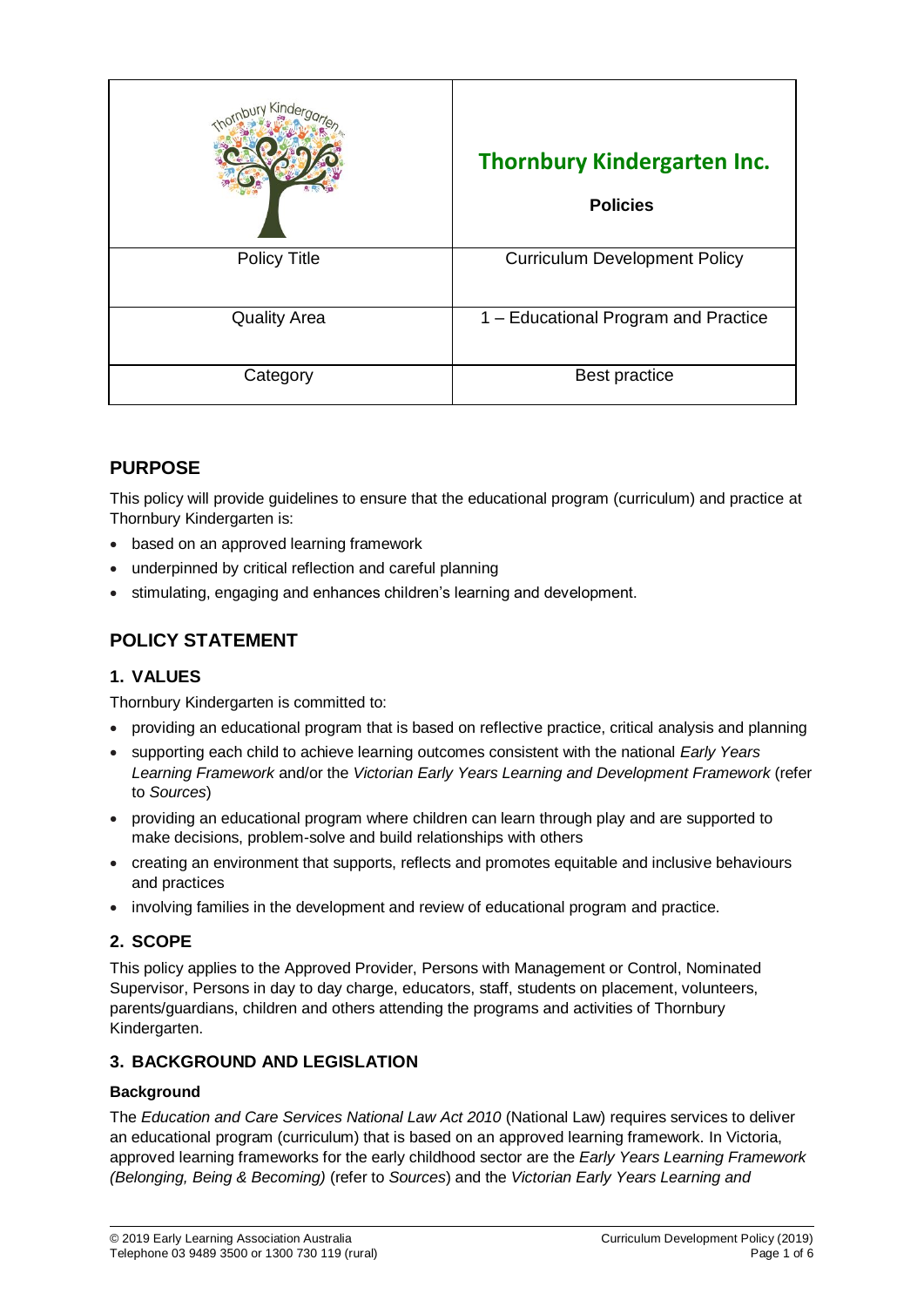*Development Framework* (refer to *Sources*). These documents are underpinned by practices and principles that encourage reflection and provide educators with a thorough understanding of the pedagogy of early childhood curriculum in a contemporary context.

Part 4.1 of the *Education and Care Services National Regulations 2011* (National Regulations) outlines the operational requirements for educational program and practice within services, including the requirements for documentation of assessments in relation to the educational program. There is no prescribed method in the National Law or National Regulations for documenting assessment of children's learning. Each service must determine a method that suits their individual circumstances. To meet the documentation requirements of the National Regulations, the assessment must include an analysis of children's learning. Collecting this information enables educators to plan effectively for each child's learning and development. It can also be used by educators to stimulate reflection on their own values, beliefs and teaching practices, and to communicate about children's learning with children and their families.

The National Regulations require the appointment of an Educational Leader to lead the development and implementation of the educational program (or curriculum) at the service (Regulation 118). This person will have suitable qualifications and experience, as well as a thorough understanding of the *Early Years Learning Framework* and/or the *Victorian Early Years Learning and Development Framework*, enabling them to guide other educators in planning and reflection, and to mentor colleagues in implementation practices (*Guide to the Education and Care Services National Law and the Education and Care Services National Regulations*, p85 – refer to *Sources*).

The *National Quality Standard* is linked to the approved learning frameworks. Quality Area 1: Educational Program and Practice focuses on "enhancing children's learning and development through the:

- pedagogical practices of educators and co-ordinators
- development of programs that promote children's learning across five learning outcomes" (*Guide to the National Quality Standard* – refer to *Sources*).

The educational program must also be underpinned by the service's philosophy.

### **Legislation and standards**

Relevant legislation and standards include but are not limited to:

- *Education and Care Services National Law Act 2010*: Sections 168, 301(3)(d), 323
- *Education and Care Services National Regulations 2011*: Regulations 73–76, 118, 148
- *National Quality Standard,* Quality Area 1: Educational Program and Practice
	- Standard 1.1: The educational program enhances each child's learning and development
	- Standard 1.2: Educators facilitate and extend each child's learning and development

### **4. DEFINITIONS**

The terms defined in this section relate specifically to this policy. For commonly used terms e.g. Approved Provider, Nominated Supervisor, Regulatory Authority etc. refer to the General Definitions section of the PolicyWorks manual provided in each foyer.

**Approved learning framework:** A document that outlines practices that educators and co-ordinators must use to support and promote children's learning. The *Early Years Learning Framework (Belonging, Being & Becoming)* and the *Victorian Early Years Learning and Development Framework* are approved learning frameworks for use in Victoria (refer to *Sources*).

**Critical reflection:** Reflective practices that focus on implications for equity and social justice (*Early Years Learning Framework* – refer to *Sources*).

**Curriculum:** All interactions, experiences, activities, routines and events, planned and unplanned, that occur in an environment designed to foster children's learning and development (*Early Years Learning Framework*– refer to *Sources*; adapted from Te Whariki).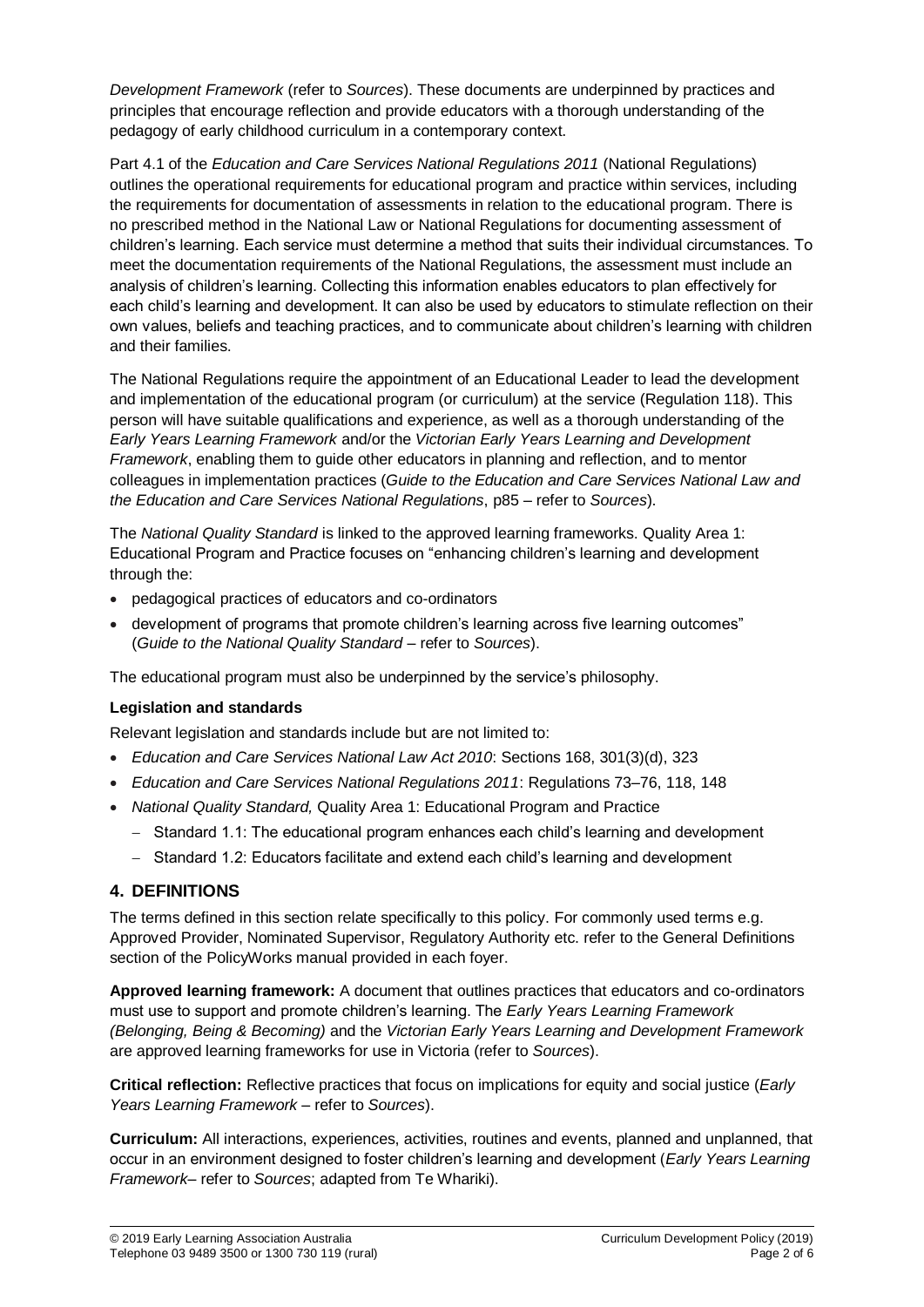**Each child:** A phrase used in the *National Quality Standard* when an individualised approach is warranted and educators are required to modify their response to meet the needs of an individual child. An example is 'each child's current knowledge, ideas, culture and interests provide the foundation for the program'.

**Educational Leader:** The Approved Provider of an education and care service must designate, in writing, a suitably qualified and experienced educator, co-ordinator or other individual to lead the development and implementation of educational programs at the service (Regulation 118). This person must have a thorough understanding of the *Early Years Learning Framework* (or other approved learning framework), be able to guide other educators in their planning and reflection, and mentor colleagues in the implementation of their practice.

**Learning:** A natural process of exploration that children engage in from birth, as they expand their intellectual, physical, social, emotional and creative capacities. Early learning is closely linked to early development.

**Learning framework:** . a guide which provides general goals or outcomes for children's learning and how they might be attained. It also provides a scaffold to assist early childhood settings to develop their own, more detailed curriculum.

**Learning outcome:** A skill, knowledge or disposition that educators can actively promote in early childhood settings, in collaboration with children and families.

**Learning relationships:** Relationships that further children's learning and development. Both adult and child have intent to learn from one another.

**Play-based learning:** A context for learning through which children organise and make sense of their social world as they engage actively with people, objects and representations.

### **5. SOURCES AND RELATED POLICIES**

#### **Sources**

- *Belonging, Being & Becoming – The Early Years Learning Framework for Australia*: <http://education.gov.au/early-years-learning-framework>
- *Educators' Guide to the Early Years Learning Framework for Australia*: <http://education.gov.au/early-years-learning-framework>
- *Guide to the Education and Care Services National Law and the Education and Care Services National Regulations 2011*, ACECQA: [www.acecqa.gov.au](http://www.acecqa.gov.au/)
- *Guide to the National Quality Standard*, ACECQA: [www.acecqa.gov.au](http://www.acecqa.gov.au/)
- *National Quality Standard Professional Learning Program*: [www.earlychildhoodaustralia.org.au/nqsplp](http://www.earlychildhoodaustralia.org.au/nqsplp)
- *Victorian Early Years Learning and Development Framework* Resources for Professionals: <https://www.education.vic.gov.au/childhood/professionals/learning/Pages/veyldf.aspx>
- *Marrung – Aboriginal Education Plan 2016 – 2026* <https://www.education.vic.gov.au/about/programs/Pages/marrung.aspx>

#### **Service policies**

- *Code of Conduct Policy*
- *Environmental Sustainability Policy*
- *Inclusion and Equity Policy*
- *Interactions with Children Policy*
- *Nutrition and Active Play Policy*
- *Participation of Volunteers and Students Policy*
- *Road Safety and Safe Transport Policy*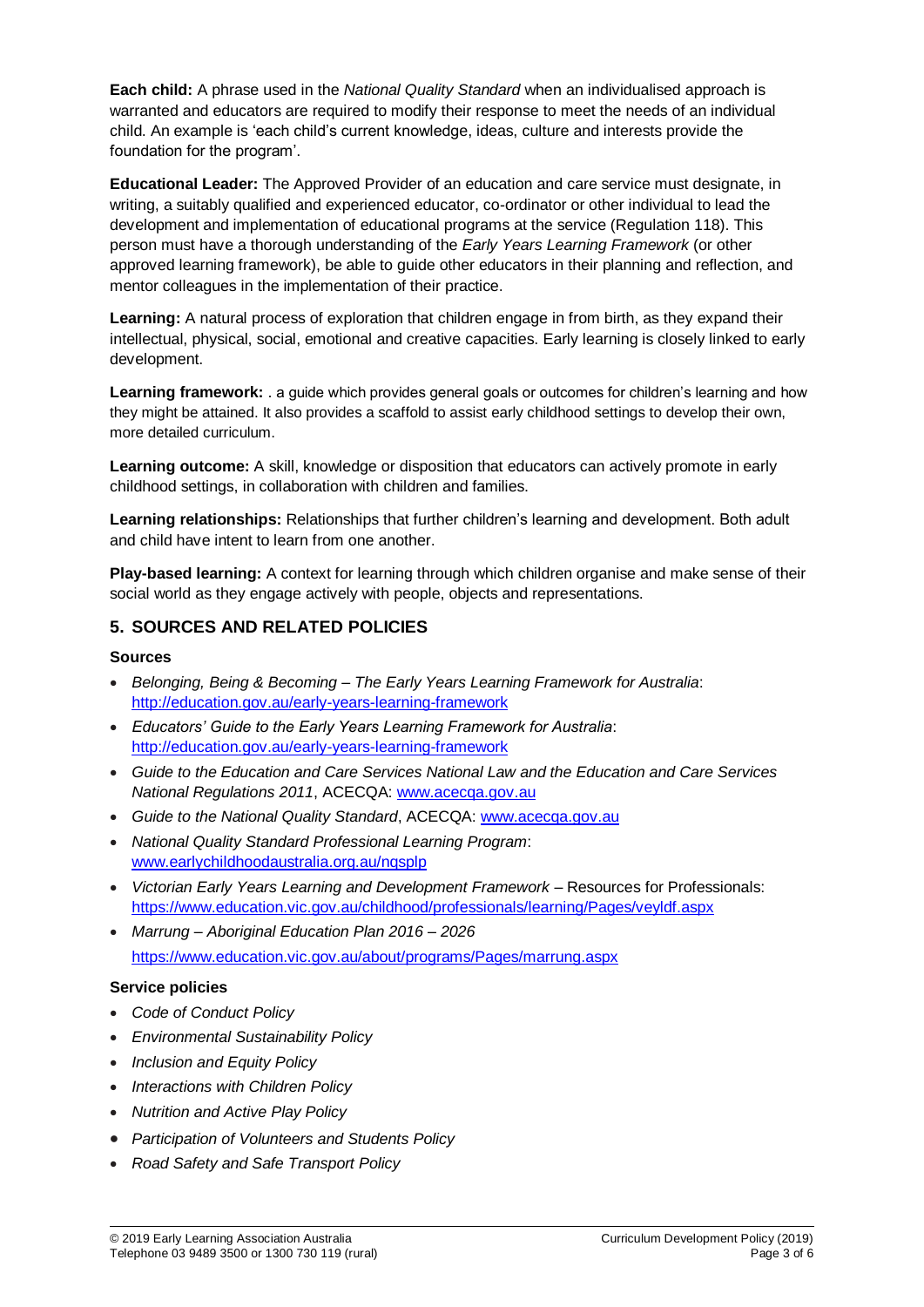- *Sun Protection Policy*
- *Supervision of Children Policy*
- *Water Safety Policy*

# **PROCEDURES**

#### **The Approved Provider and persons with management or control are responsible for:**

- ensuring that the educational program is stimulating and engaging, enhances children's learning and development, and is based on an approved learning framework (refer to *Definitions*) (Section 168 *Guide to the Education and Care Services National Law and the Education and Care Services National Regulations 2011*)
- ensuring the developmental needs, interests and experiences, and the individual differences of each child are accommodated in the educational program (Section 168 *Guide to the Education and Care Services National Law and the Education and Care Services National Regulations 2011*) (refer to *Inclusion and Equity Policy*)
- ensuring the educational program contributes to each child:
	- developing a strong sense of identity
	- being connected with, and contributing to, his or her world
	- having a strong sense of wellbeing
	- being a confident and involved learner
	- being an effective communicator (Regulation 73)
- designating a suitably qualified and experienced Educational Leader to direct the development and implementation of educational programs at the service (Regulation 118)
- ensuring the staff record includes the name of the Educational Leader at the service (Regulation 148)
- ensuring that the service's philosophy guides educational program and practice
- ensuring that assessments of the child's developmental needs, interests, experiences and participation in the educational program are documented (Regulation 74(1)(a)(i))
- ensuring that assessments of the child's progress against the outcomes of the educational program are documented (Regulation 74(1)(a)(ii))
- ensuring documentation of assessments includes reflection on the period of time the child is at the service, and how documented information will be used by educators at the service (Regulation 74(2)(a)(i)&(ii))
- ensuring documentation is written in plain language and is easy to understand by both educators and parents/guardians (Regulation 74(2)(b))
- ensuring a copy of the educational program is displayed at the service and accessible to parents/guardians (Regulation 75)
- ensuring that parents/guardians are provided with information about the content and implementation of the educational program, their child's participation in the program and documentation relating to assessments or evaluations of their child (Regulation 76)
- developing and evaluating the educational program in collaboration with the Nominated Supervisor, educators, children and families.

### **The Nominated Supervisor and Persons in Day to Day Charge are responsible for:**

- ensuring that the educational program is stimulating and engaging, enhances children's learning and development, and is based on an approved learning framework (refer to *Definitions*) (Section 168 *Guide to the Education and Care Services National Law and the Education and Care Services National Regulations 2011*)
- ensuring the developmental needs, interests and experiences, and the individual differences of each child are accommodated in the educational program (Section 168 *Guide to the Education and*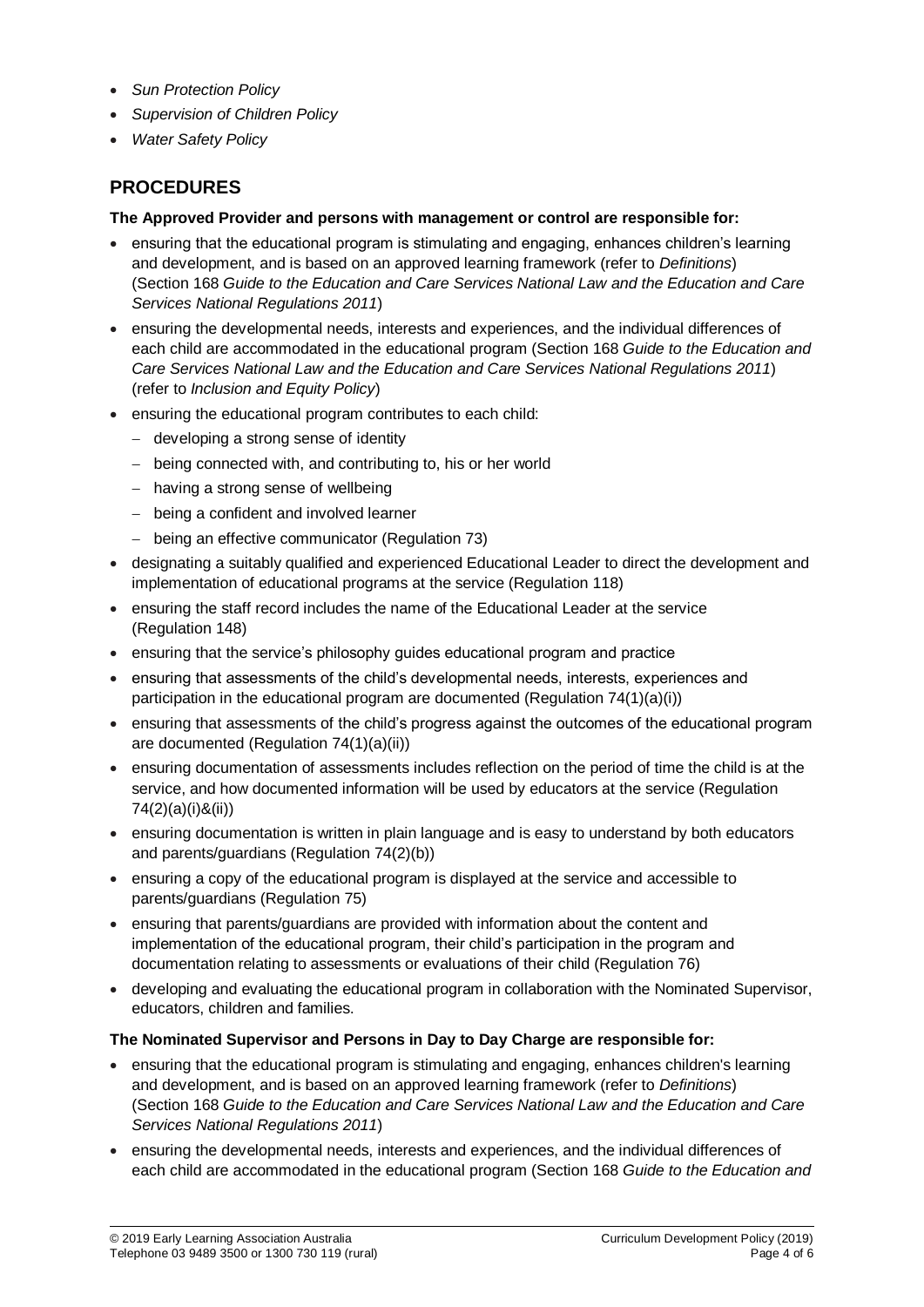*Care Services National Law and the Education and Care Services National Regulations 2011*) (refer *to Inclusion and Equity Policy*)

- displaying a copy of the educational program at the service in a location accessible to parents/guardians
- ensuring that each child's learning and development is assessed as part of an ongoing cycle of planning, documentation and evaluation
- ensuring that there is a record of learning and development for each child, and that it is updated and maintained on an ongoing basis
- developing and evaluating the educational program in collaboration with the Approved Provider, educators, children and families
- ensuring regular communication is established between the service and parents/guardians in relation to their child's learning and development.

#### **Educators and other staff are responsible for:**

- delivering an educational program that is stimulating and engaging, enhances children's learning and development, and is based on an approved learning framework (refer to *Definitions*)
- considering the developmental needs, interests and experiences, and the individual differences of each child in the educational program (refer to *Inclusion and Equity Policy*)
- assessing and documenting each child's needs, interests, experiences, participation and progress in relation to the educational program in a way that is easy to understand for parents/guardians
- making information available to parents/guardians about their child's participation in the educational program
- communicating regularly with parents/guardians in relation to their child's learning and development
- developing and evaluating the educational program in collaboration with the Approved Provider, Nominated Supervisor, children and families.

#### **Parents/guardians are responsible for:**

- communicating regularly with the service in relation to their child's learning and development
- providing input to the development of the educational program in collaboration with the Approved Provider, Nominated Supervisor, educators and children.

#### **Volunteers and students, while at the service, are responsible for following this policy and its procedures.**

## **EVALUATION**

In order to assess whether the values and purposes of the policy have been achieved, the Approved Provider will:

- regularly seek feedback from everyone affected by the policy regarding its effectiveness
- monitor the implementation, compliance, complaints and incidents in relation to this policy
- keep the policy up to date with current legislation, research, policy and best practice
- revise the policy and procedures as part of the service's policy review cycle, or as required
- notify parents/guardians at least 14 days before making any changes to this policy or its procedures.

## **ATTACHMENTS**

Nil

## **AUTHORISATION**

This policy was adopted by the Approved Provider of Thornbury Kindergarten on 20 August 2019.